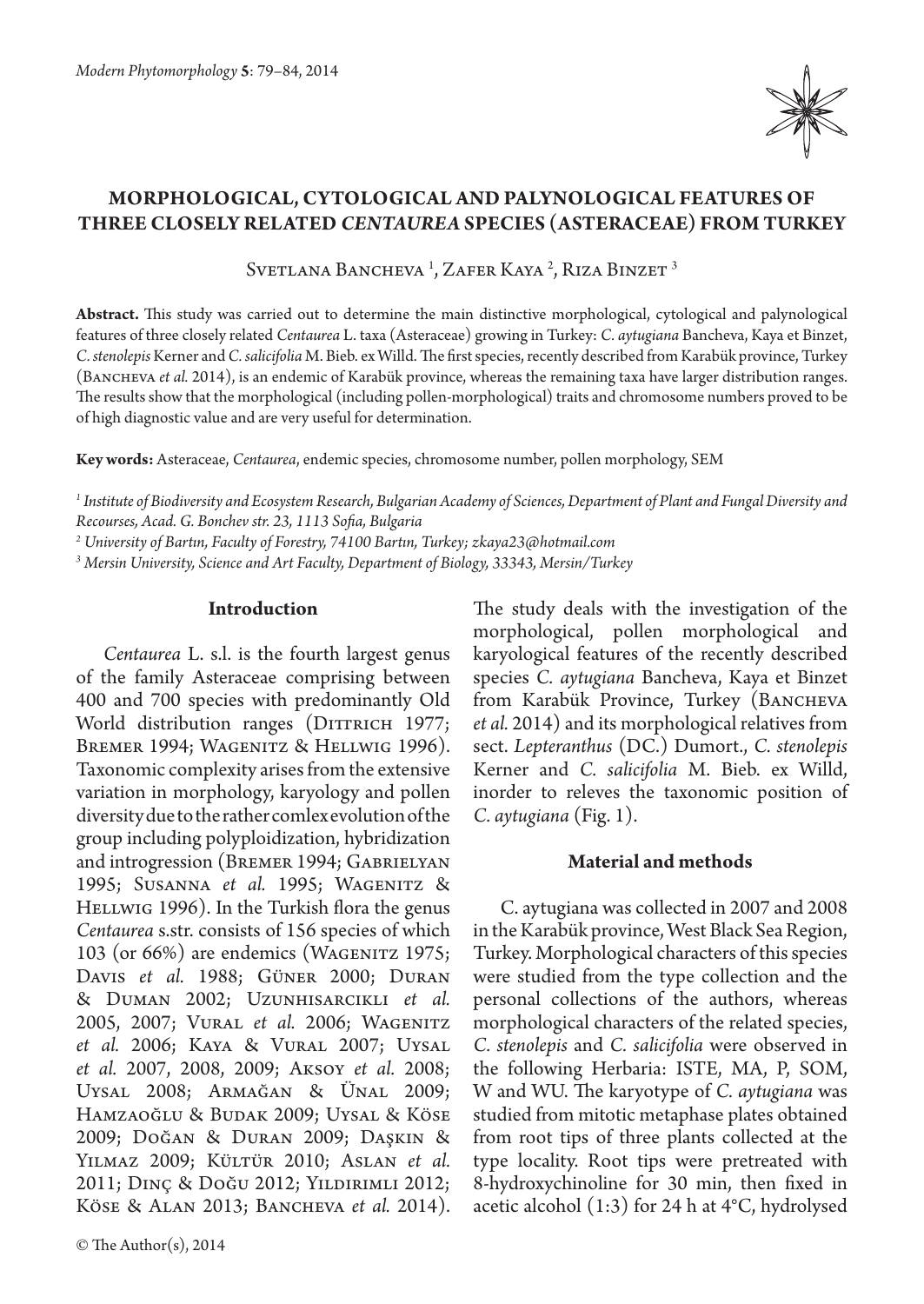

**Fig. 1.** Distribution map of *Centaurea aytugiana* (**triangles**), *C. stenolepis* (**squares**) and *C. salicifolia* (**dots**) in Turkey.

in 1 M HCl for 15 min at 60°C, stained with haematoxylin after Gomori (MELANDER & Wingstrand 1953) for 30 min at 60°C and then squashed in 45% acetic acid. The karyotype was determined according to Levan *et al.* (1964) on the basis of eight metaphase plates. The pollen morphology was studied by light microscope (LM) and scanning electronic microscope (SEM) according to ERDTMAN's  $(1960)$  and Huttunen & Laine's  $(1983)$ protocols, respectively. The pollen terminology follows Punt *el al.* (2007).

#### **Results and discussion**

# *Centaurea aytugiana* **Bancheva, Kaya et Binzet.**

*Morphology*. Perennial with woody rootstock. Stems 22-70 cm, erect, single to numerous, much-branched, puberulent to arachnoidtomentose. Leaves pinnatisect, puberulent on both surfaces, with (3)4-7 pairs of lanceolate segments, acute on the top; upper leaves entire. Capitula numerous, 10-20 mm. Involucre narrowly ovoid-cylindric,  $13-14(-16)\times5-6$  mm. appendages partly covering the basal part of the phyllaries, 1 mm broad at base, gradually narrowed into threadlike recurved tip, whole appendage 6-7 mm, straw-yellowish to pale brown, with (7)8-11 pairs, 2-3 mm long cilia of the both sides. Florets white or very rare pale pink. Achenes 3×1.3-1.5 mm, brown and smooth. Pappus absent. *Fl. VIII.*

*Distribution and ecology.* Turkey, Karabük province, on 641 m a.s.l., at the edge of shady meadows in xerophilous forests dominated mainly by *Carpinus betulus* L. *C. orientalis* Miller, *Pinus nigra* J.F. Arnold and *P. sylvestris* L.

*Karyology*. Chromosome number: *2n*=30+1B. The karyotype consists of small chromosomes, about 1.5 mµ in size. The submetacentric type prevails. Two pairs of chromosomes with satellites were also evident (Fig. 3 A).

Pollen. The pollen grains are of WAGENITZ's *Jacea*-type (1955), subprolate, with correlation polar axis/equatorial diameter 1.18. The exine sculpture is microechinatae, with density of the sculpture elements  $3-4$  to  $25 \mu m^2$  and high of the microspines c. 1.5 µm. Equatorial diameter  $22.5\pm1.5$  µm; polar axis  $26.3\pm3$  µm; length of the colpus  $20.1 \pm 1.4$  µm; breadth of the colpus 3.3±0.6 µm (Fig. 3 B-D).

#### *Centaurea stenolepis* **Kerner.**

*Morphology*. Perennial, 25-70(-100) cm, stem erect, branched in upper part. Leaves scabrous above, slightly arachnoid-tomentose below, entire (minutely denticulate), lower broadly lanceolate (2-6 cm broad) and petiolate,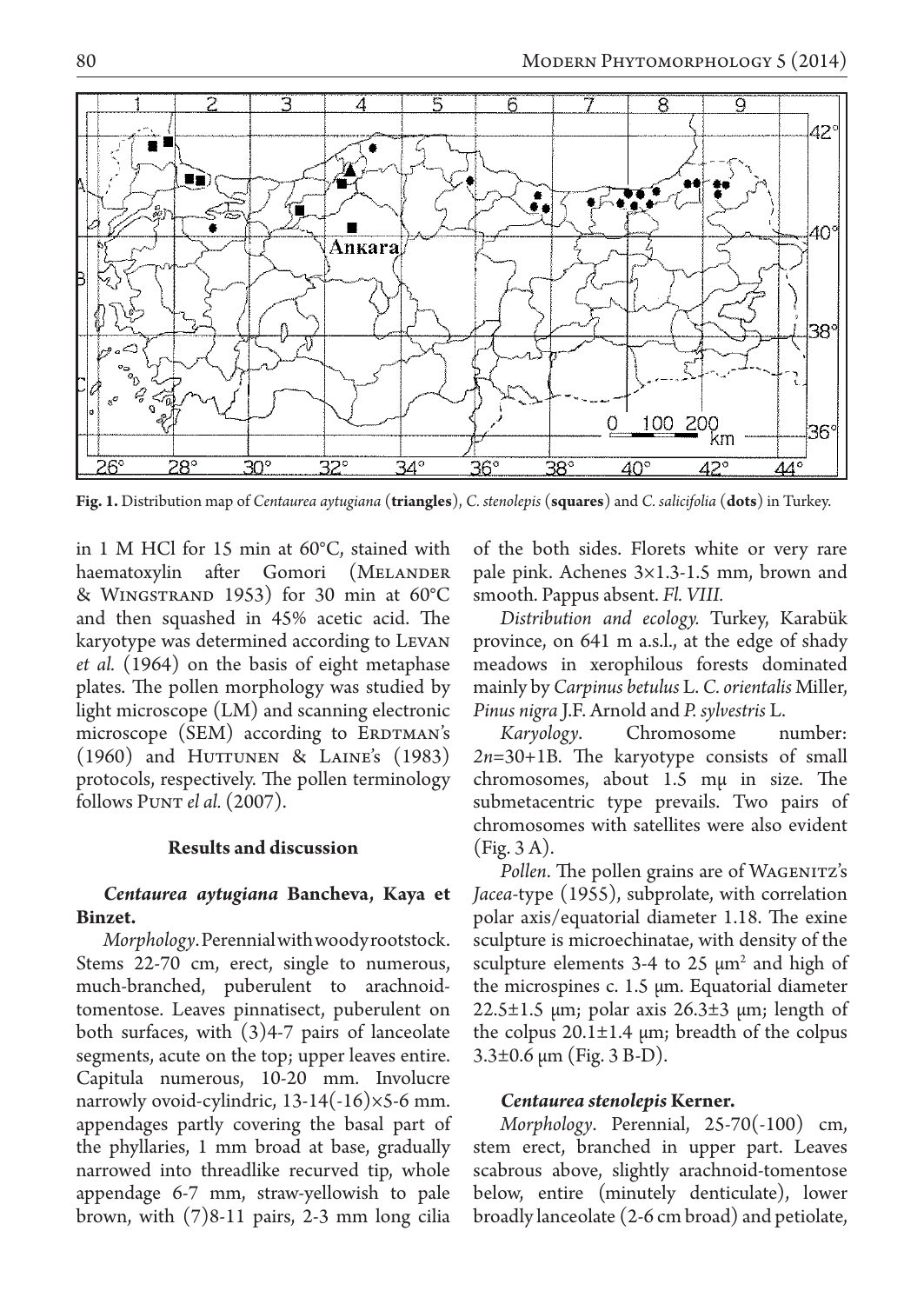

**Fig. 2.** Outer, middle, and inner appendages (from left to right) in *Centaurea aytugiana* (**A**), *C. stenolepis* (**B**) and *C. salicifolia* (**C**), and capitulum of *C. aytugiana* (**D**).

median and upper lanceolate to oblong, sessile. Involucre 16-20×10-15 mm, oblong. Appendages small, only partly covering basal part of phyllaries, only 0.5-0.8(1) mm broad at base, gradually narrowed into threadlike recurved tip, whole appendage 6-12 mm, blackish-brown in lower part, tip light brown, with numerous distant 2.5-4 mm cilia on both sides. Flowers rose-purple, marginal radiant. Achenes 3.2-3.8 mm; pappus 0.5-1.5 mm. *Fl. VII-VIII.*

*Distribution and ecology*. Central Europe (S.E. part), Balkans, S. Russia, on 900-1350 m. a.s.l., on meadows and scrubs.

*Karyology*. *2n=2x=2m+20sm*=22. A pair of chromosomes with satellites was also evident (Bancheva 1998).

Pollen. The pollen grains are of WAGENITZ's *Jacea*-type (1955), subprolate, with correlation polar axis/equatorial diameter 1.1. The exine sculpture is microechinatae, with density of the sculpture elements 4-6 to 25  $\mu$ m<sup>2</sup> and high of the microspines c. 2 µm. Equatorial diameter  $25.5\pm1.2$  µm; polar axis  $28.3\pm3$  µm; length of the colpus  $22.1 \pm 1$  µm; breadth of the colpus  $3.9\pm0.5 \,\mathrm{\mu m}$  (Fig. 4).

# *C. salicifolia* **M. Bieb. ex Willd.**

*Morphology*. Perennial. Stems erect, 25-75 cm, ± corymbosely branched in upper part. Leaves scabrous, sometimes slightly arachnoid especially below, entire or denticulate, rarely dentate, lanceolate; basal and lower petiolate, median and upper sessile, sometimes slightly auriculate and half-clasping. Involucre 14-17×8-15 mm, nearly cylindrical to cupshaped. Appendages brown or blackish brown, 3-5 mm, lanceolate to narrowly triangular, gradually tapering into an erect or slightly curved tip, cilia 10-15 on each side, ± crowded towards base, 1-3 mm. Flowers rose-purple, marginal distinctly radiant. Achenes 3-4 mm; pappus 0.3-1 mm. *Fl. VII-VIII.*

*Distribution and ecology.* Caucasia and Turkey, on meadows.

*Karyology*. Only one chromosome number, *2n*=22, is reported (Tonian 1980).

Morphologically *C. aytugiana* resembles *C. stenolepis* and *C. salicifolia* by the similar shape of the appendage, which is gradually narrowed into a threadlike recurved tip andusually provided with more or less cilia on both sides (Fig. 2). Cilia are more numerous in *C. stenolepis*, with 12 to 18 sparse pairs, and in *C. salicifolia*, with 10 to 15 pairs crowded toward the base, but fewer in *C. aytugiana*, with eight to 11 sparse pairs. Appendages are darker in similar species: brown to light brown apically in *C. stenolepis* and brown to blackish brown in *C. salicifolia* versus a lighter stramineous color in the new species. Appendages are the longest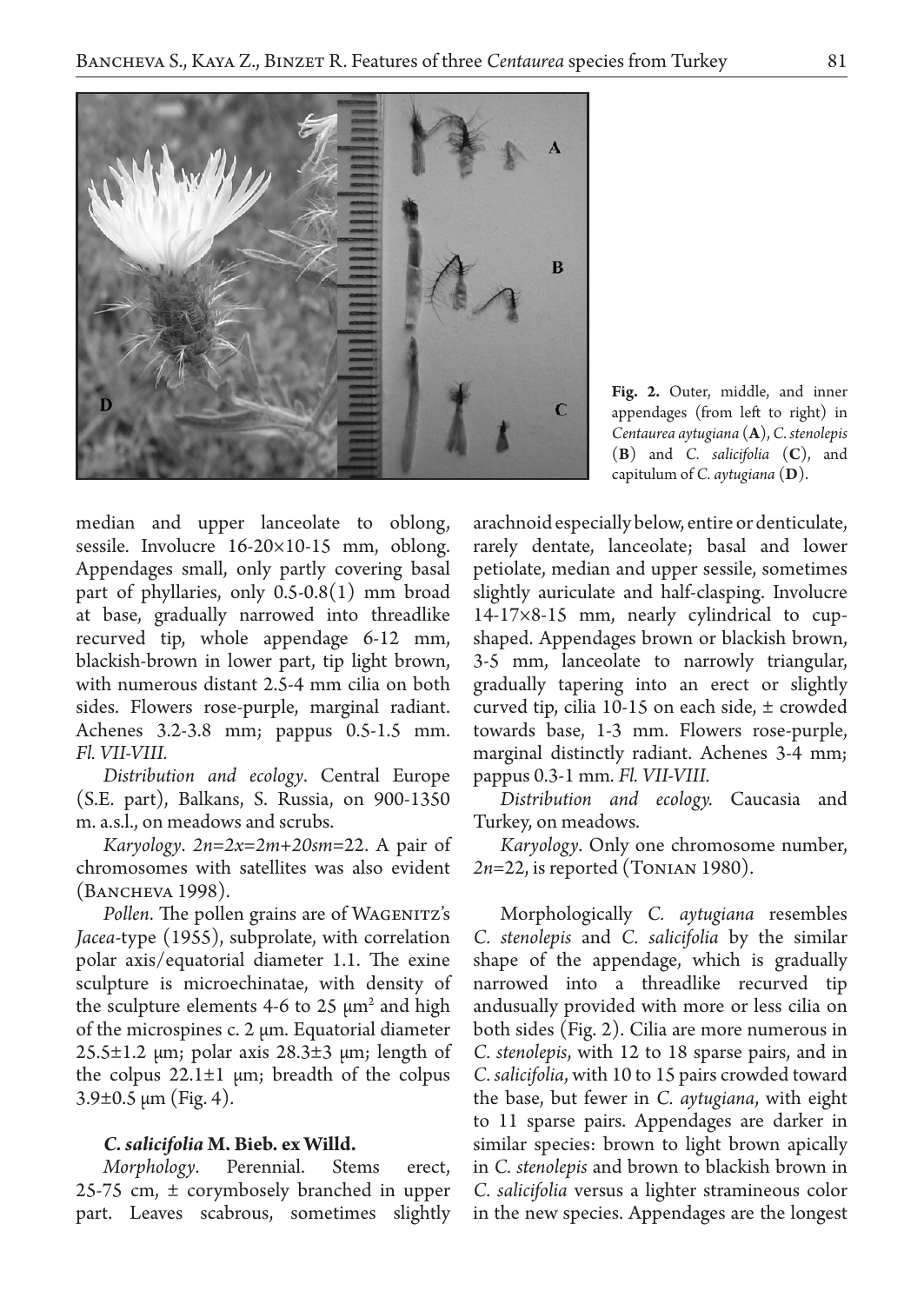

**Fig. 3.** Mitotic metaphase root tip cell and pollen grains of *Centaurea aytugiana*: **A** – mitotic metaphase root tip cell showing 2n=30+1B; **B** – LM photo, equatorial view of pollen grain; **C** – SEM photo of pollen grain shape and ornamentation; **D** – LM photo, polar view of pollen grain.

| Character             | C. aytugiana                                           | C. stenolepis                                                               | C. salicifolia                                       |
|-----------------------|--------------------------------------------------------|-----------------------------------------------------------------------------|------------------------------------------------------|
| Stem height (cm)      | $22 - 70$                                              | $(5)25-70(-100)$                                                            | $25 - 75$                                            |
| Leaves                | lyrate to pinnatisect                                  | (minutely<br>entire<br>denticulate),<br>broadly<br>lanceolate to lanceolate | entire or denticulate, rarely<br>dentate, lanceolate |
| Involucrum size (mm)  | $13-14(16)\times5-6$                                   | $16 - 20 \times 10 - 15$                                                    | $14-17\times8-10(15)$                                |
| Appendage length (mm) | $6 - 7$                                                | $6 - 12$                                                                    | $3-5$                                                |
| Apendage colour       | Straw-yellowish to pale brown<br>at the base           | Brown to light brown at the Brown to blackish brown<br>tip                  |                                                      |
| Number of cilia       | $(7)8-11$                                              | $12 - 18$                                                                   | $10-15$                                              |
| Achene size (mm)      | $3\times1.3-1.5$                                       | $3.2 - 3.8 \times 3$                                                        | $3-4\times3$                                         |
| Pappus length (mm)    | Absent                                                 | $0.5 - 1.5$                                                                 | $0.3 - 1$                                            |
| Colour of the florets | White (rare pale pink)                                 | Rose-purple                                                                 | Rose-purple                                          |
| Chromosome number     | $2n=30+1B$                                             | $2n=22, 44$                                                                 | $2n = 22$                                            |
| Habitat               | at the edge of shady meadows<br>in xerophilous forests | meadows                                                                     | meadows                                              |

**Table 1.** Diagnostic characters of *Centaurea aytugiana* and its morphologicaly closest relatives *C. stenolepis* and *C. salicifolia*.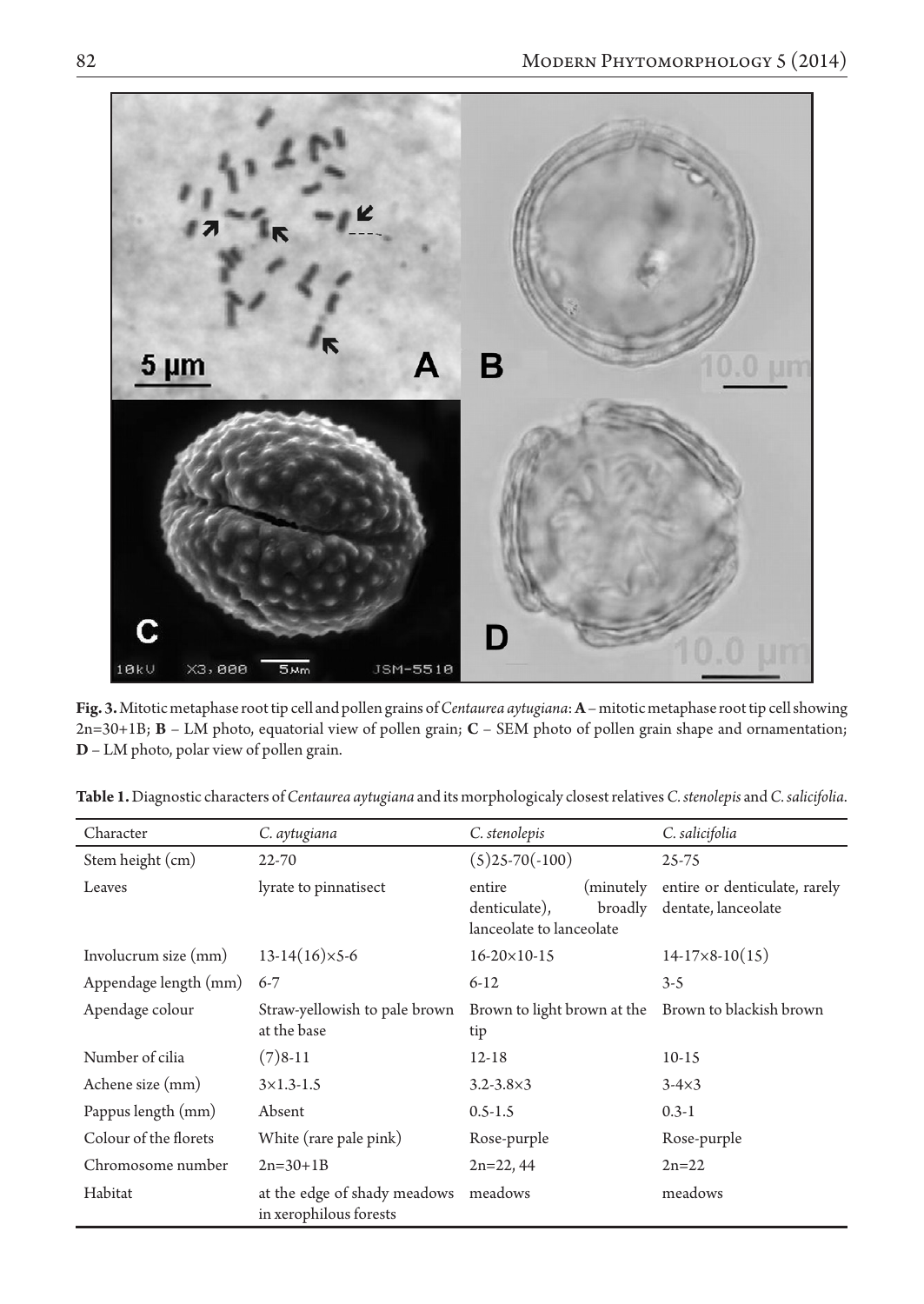in *C. stenolepis*, 6-12 mm; of medium length, 6-7 mm, in the new species; and the shortest in *C. salicifolia*, 3-5 mm. The involucre is narrower in *C. aytugiana*, 5-6 mm, versus 10-15 mm in *C. stenolepis* and 8-10(12) mm in *C. salicifolia*. Leaves are lyrate to pinnatisect in the new species, but are entire (minutely denticulate) and broadly lanceolate to lanceolate in *C. stenolepis*  and entire or denticulate (rarely dentate) and lanceolate in *C. salicifolia*. Florets are usually white in *C. aytugiana*, but a darker rose-purple in both *C. stenolepis* and *C. salicifolia* (Tab. 1).

The chromosome number of *2n*=30+1B of *C. aytugiana* does not coincide with the chromosome numbers of *Centaurea* sect. *Lepteranthus* and *Centaurea* sect. Jacea (L.) DC (x=11), where *C. stenolepis* and *C. salicifolia* are assigned to (WAGENITZ 1975; DOSTÁL 1976). Two chromosome reports (*2n*=22 and *2n*=44) are known for *C. stenolepis* (Kuzmanov & Georgieva 1977; Lovric 1982; Sharkova 1996; BANCHEVA 1998), and only one report for *C. salicifolia* (2n = 22) (Tonian 1980). The base chromosome number of all representatives of sect. *Lepteranthus* is x=11, whereas in *C. aytugiana* it is x=15.

Pollen morphology together with base chromosome number and DNA sequences are the most important data used in a taxonomy of *Centaurea* s.l. and the subtribe Centaureinae Dumort. (WAGENITZ & HELLWIG 1996; HELLWIG 2004). WAGENITZ (1955) delimited eight *Centaurea* pollen types corresponding very well to the main taxonomic clusters of the group. The pollen grains of *C. aytugiana* belong to Wagenitz's *Jacea*-type, typical for sections *Jacea*, *Lepteranthus*, and *Acrolophus* (Cass.) DC., and characterized by a reduction of the spines and inner layer of columellae, thus apparently standing at the end of an evolutionary line (Wagenitz 1955). *C. stenolepis* has the same pollen type (BANCHEVA 1999), whereas *C. salicifolia* has not been investigated so far.

#### **Conclusions**

The results show that the morphological (including pollen-morphological) traits and chromosome numbers proved to be of

high diagnostic value and are very useful in determination of the target *Centaurea* species. In the same time the results do not confirm our first hypothesis, based only on morphological similarity of the studied taxa, for the position of *C. aytugiana* into sect. *Lepteranthus*. Further molecular investigations for detection the

# **Acknowledgments**

section affiliation of the taxon are necessary.

For the identification of the taxa this research received support from the SYNTHESYS Project: the European Union-funded Integrated Activities grant (ES-TAF-3669, FR-TAF-3913).

#### **References**

- **Aksoy N., Duman H., Efe A. 2008.** *Centaurea yaltirikii*  sp. nov. (Asteraceae, sect. *Pseudoseridia*) from Turkey. *Nordic J. Bot.* **26 (1-2)**: 53–56.
- **Armağan M., Ünal M. 2009.** A new record for Turkey: *Centaurea aziziana* Rech.f. (Asteraceae). *Turk. J. Bot.* **33**: 1–4.
- **Aslan S., Vural M., Sahin B., Çelik S., Karaveliogulları F.A. 2011.** Presence of *Centaurea regia* Boiss. subsp. *regia* (subgenus *Cynaroides* (Boiss. ex Walp) Dostal, Compositae) in Turkey. *Biological Diversity and Conservation* **3**:185–191.
- **Bancheva S.T. 1998.** Reports (970–976). In: Kamari G., Felber F., Garbari F. (eds), Mediterranean chromosome number reports – 8. *Fl. Medit* **8**: 273–280.
- BANCHEVA S. 1999. Biosystematic study on the genus *Centaurea* L. – Sect. *Cyanus* and *Lepteranthus* (Asteraceae) in Bulgaria. PhD Thesis, Sofia. (in Bulgarian)
- BANCHEVA S., KAYA Z., BINZET R. 2014. Centaurea *aytugiana* (Asteraceae), a new species from North Anatolia, Turkey. *Novon* **23 (1)**: 1–6.